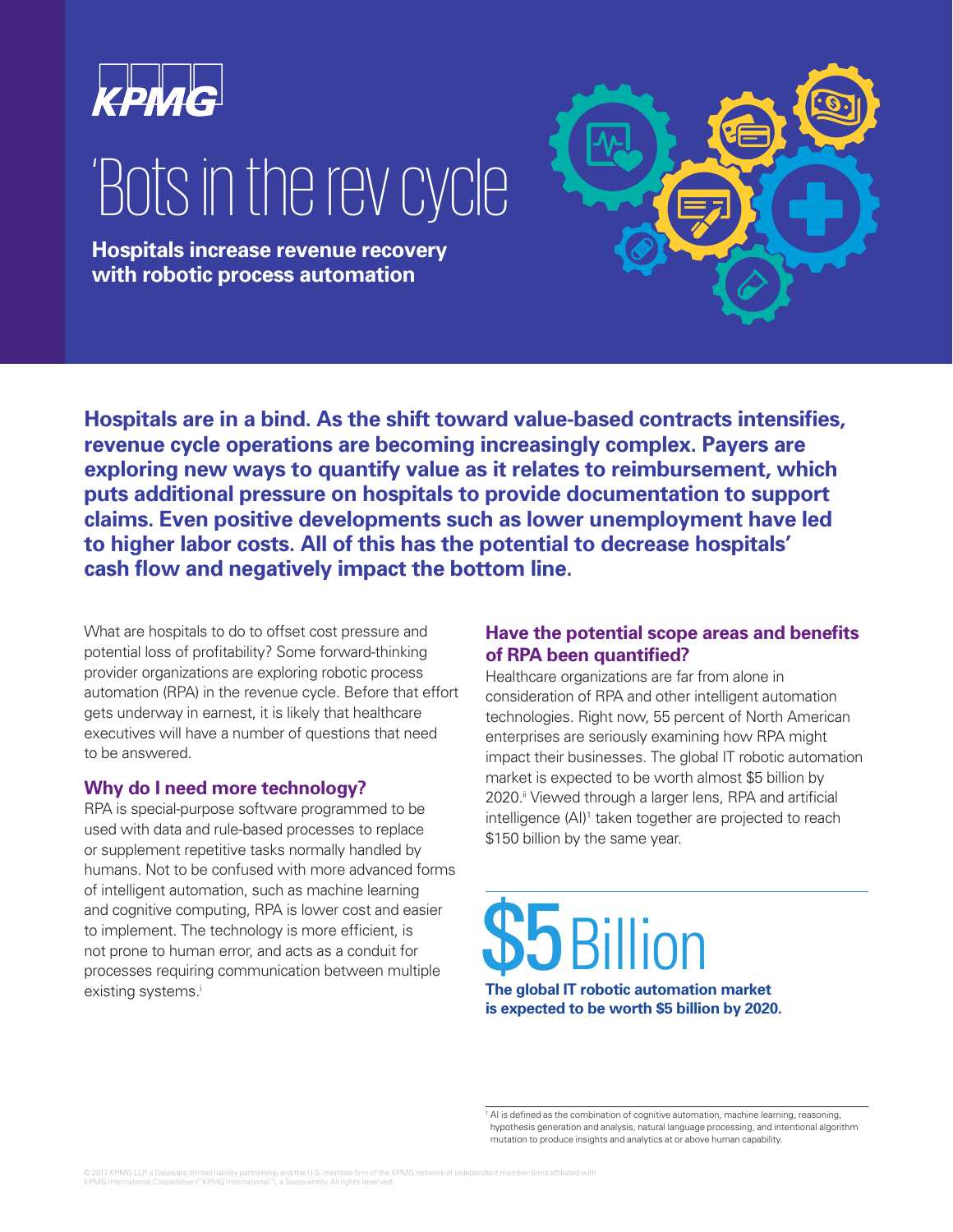When it comes to cost reduction, studies show that RPA can create 25–50 percent savings.<sup>iii</sup> Compared to IT outsourcing, improvements in productivity fueled by process automation are almost double, according to the Automation Index from the Information Services Group  $(ISG)$ .<sup>iv</sup> Given the fact that 30–40 percent of healthcare claims result in edits or exceptions that could lead to denials, RPA can help identify issues, facilitate claims review, and quantify and categorize past denials. It is, therefore, arguable that hospitals could use RPA to recoup millions of dollars in accounts receivable that might have gone unpaid.



#### **Would RPA in the revenue cycle mean that people would lose their jobs?**

In general terms, process automation can run 24/7/365 at a fraction of the cost of human labor. In healthcare, however, RPA is not so much a substitute for headcount but a means of allowing hospital personnel to focus on value-added work. Further, the software may reduce reliance on third-party collections and/or provide costeffective ways to address revenue recovery on accounts that would have gone unaddressed. Accounts can be assigned to humans, software bots or both based on a variety of criteria, including account balance, payer, denial type, or even a combination of many criteria. RPA can take actions on those accounts to move them forward toward resolution.

#### **How would RPA work in a hospital's revenue cycle?**

RPA is well-suited to the revenue cycle because the technology works best with structured data, a defined set of parameters, and concrete tasks. Already, some organizations are using the technology selectively, particularly in accounts receivable departments, as well as for financial close and reconciliation processes, preliminary financial statements, and month-end reporting. Ultimately, RPA can be used to assist in the management and resolution of accounts from preregistration and appointment scheduling to the final payment of a bill.

Following is an overview of what RPA would look like in three different revenue cycle functions – new patient appointments, patient pre-arrival and arrival, and claim denials:

**New Patient Appointment Requests.** Getting new patients scheduled efficiently can be time-consuming. RPA provides a cost-effective means of routing appointments to a specific work queue based on specialty, diagnosis, location, insurance carrier, etc. Specifically, a patient fills out a new patient electronic appointment request form. A bot then scans the data, places it into a consolidated report, sorts and filters the report according to business rules, and routes the report to a specific referral management representative. The representative then uses the report to schedule the patient's appointments. The result is increased satisfaction for both patients and call center personnel and the ability to reallocate resources to more missioncritical tasks.

**Patient Pre-Arrival and Arrival.** RPA can be used to assist in the check-in process, validate patients' health plan coverage, ascertain whether particular providers are in-network, and obtain preauthorization for procedures and treatments. Since data entry mistakes related to a patient's insurance carrier or ID number can eventually lead to claim denials, the increased efficiency offered by RPA is invaluable.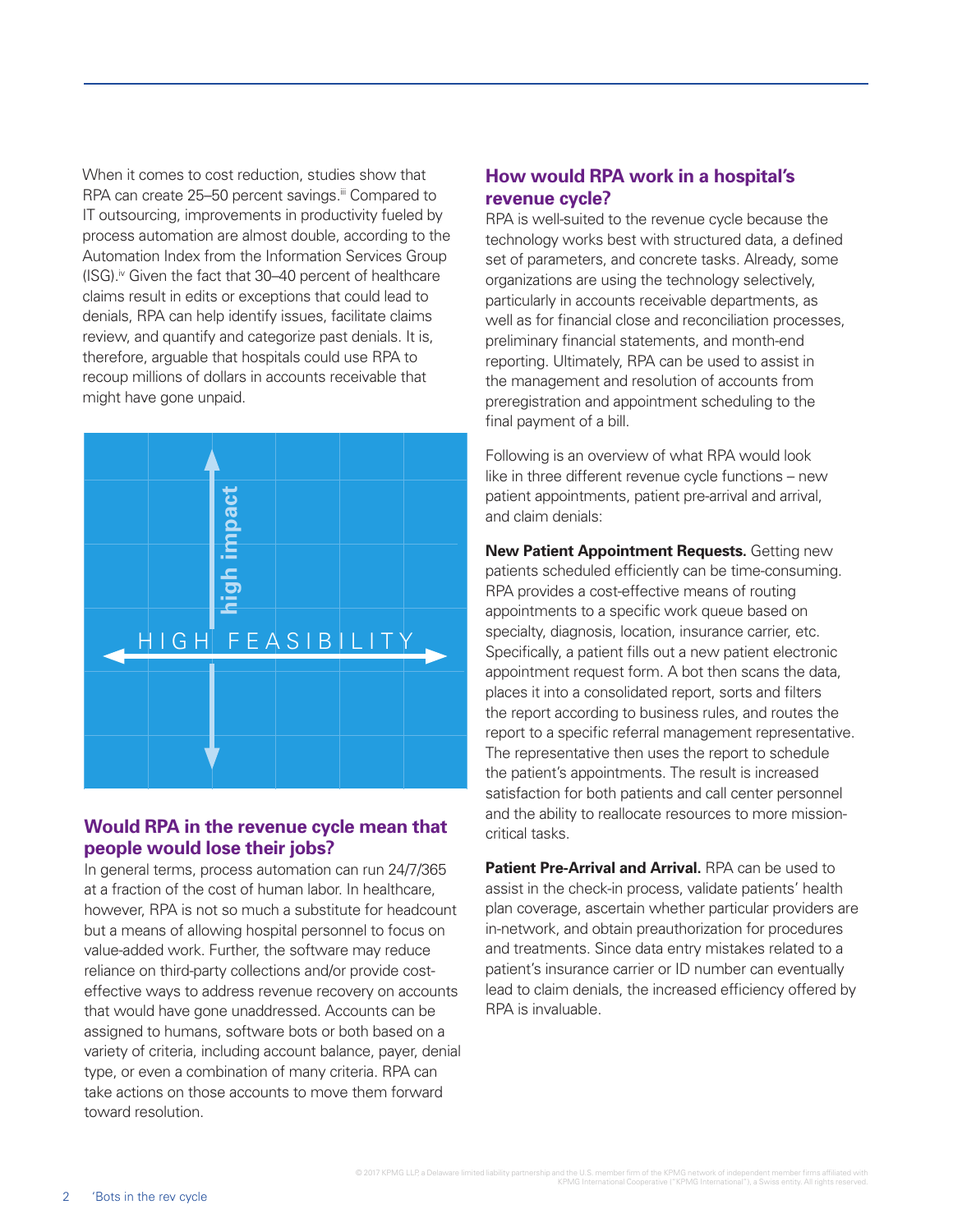**Claim Denials.** The number of days claims sit in accounts receivable can have a dramatic impact on cash flow. At present, handling denied claims is capacity constrained and requires more labor to scale. When considering a single claim, the cost of deploying human labor or outsourcing exceeds the potential reimbursement. However, in aggregate, the dollars at risk can be in the millions. RPA provides reliable, fast, economical labor, while addressing recovery of revenue that might have been written off. In addition to decreasing the number of days a claim remains unresolved, RPA can contribute to better data quality and compliance with federal regulations governing Medicare claims filings.

#### **What are the next steps after RPA in the revenue cycle?**

Using RPA in the revenue cycle offers hospitals benefits beyond recovered revenue. The technology allows data transfer between screens, applications and even outside provider organizations. This seamless transfer eliminates human error and false interpretations from information processing. Further, RPA facilitates connectivity and continuity of patient care outside of a hospital's four walls, which can lead to improvements in clinical outcomes.

RPA as a stand-alone technology is just the beginning. The technology can be integrated with patients' electronic health records so, when providers need to substantiate the medical necessity of a procedure or treatment, they can easily attach a portion of a patient's medical record, including both structured and unstructured data (e.g., physician's notes).

Further down the line, RPA will be integrated with machine learning, data and analytics, and cognitive technologies. All of these technologies working together will likely extend the impact of automation from claims and financial administration to diagnoses, population health management, utilization management, care coordination, and remote monitoring.

There is no doubt that this is a challenging time for healthcare organizations. However, many of the changes of the past years point in a positive direction that we all embrace—healthier patients, an increase in access to care, satisfaction with the healthcare experience, better use of data to inform clinical decisions, and an industry-wide commitment to value and quality. RPA and other intelligent automation technologies are invaluable innovations that can help organizations rise above the current uncertainty and continue to protect both their patients, and their organizations' solvency.



© 2017 KPMG LLP, a Delaware limited liability partnership and the U.S. member firm of the KPMG network of independent member firms affiliated with<br>KPMG International Cooperative ("KPMG International"), a Swiss entity. All